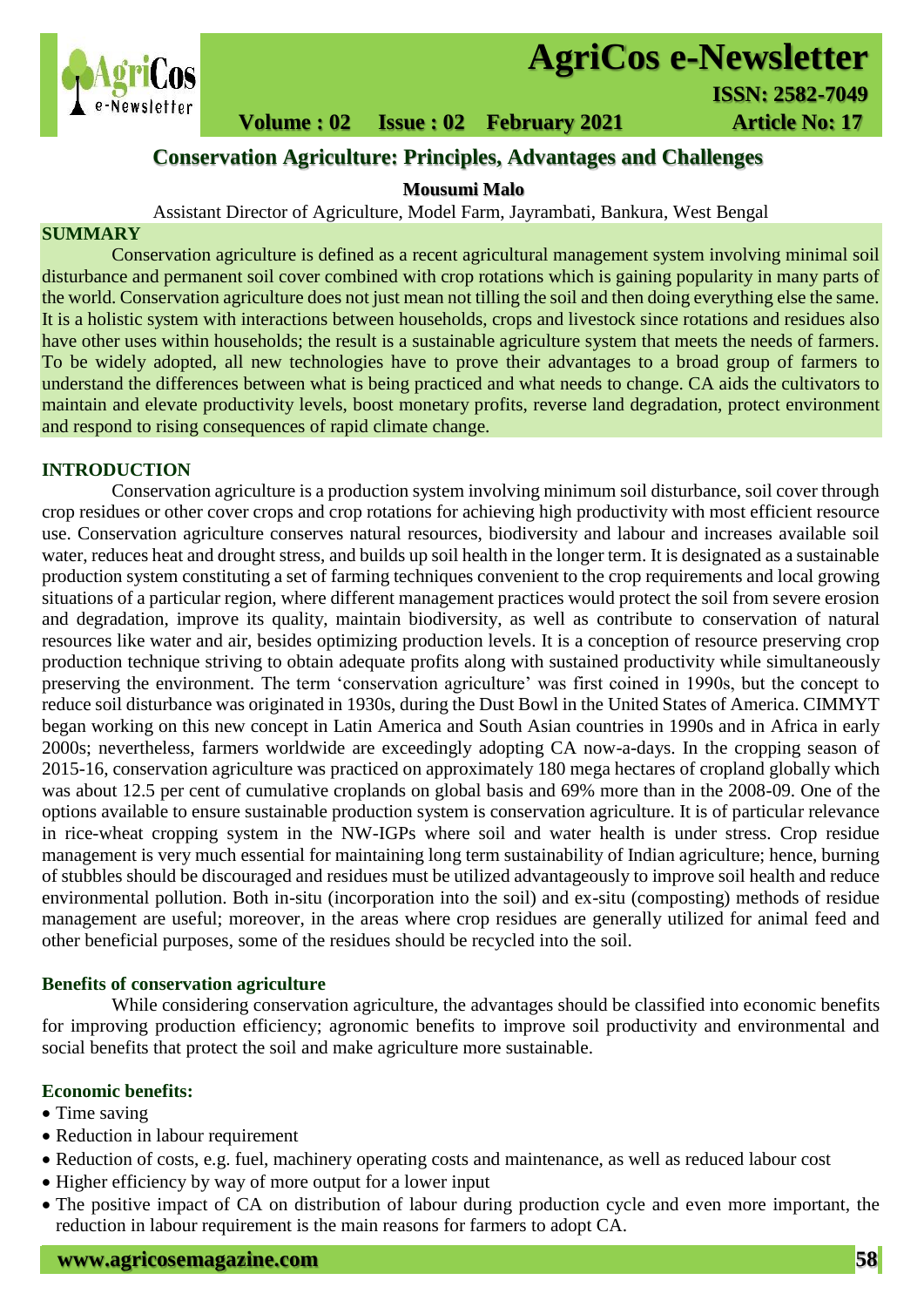#### **Agronomic benefits:**

- Adoption of conservation agriculture causes improved soil productivity by the means of organic matter increase, in-situ soil water conservation, improvement of soil structure as well as rhizospheric region.
- The continuous addition of crop residues to soil results in an increase of soil organic matter content.
- Primarily the effect was limited to the top layer of soil, but with progress in time it would extend to deeper soil layers.
- Organic matter plays an important role in the soil by improving fertilizer use efficiency, water holding capacity, soil aggregation, rooting environment and nutrient retention.
- Crop residues retained on the soil surface with no or minimum tillage enhances soil quality through improvement in soil organic carbon content and other soil parameters.
- Reduction in tillage provides enough turnover time to form stable soil aggregates, which in turn provide protection of soil organic matter.
- $\bullet$  Mineralization of soil organic carbon to CO<sub>2</sub> is moderated, paving way for stable humus formation.
- Improved aggregation leads to improvement in total soil porosity, continuity of soil pores and pore size distribution, thus facilitating water infiltration.
- Improved aggregation and less traffic under conservation agriculture reduce surface and subsurface soil compaction.
- Permanent organic soil cover protects the soil from erosive forces *i.e.* wind and rainfall, shields soil surface from direct exposure to sun, minimizes extremes of soil temperature, and reduces soil water evaporation.
- Nutrient cycling is enhanced due to nutrients drawn from stubble and other residues from the previous crops.
- Slower decomposition or breakdown of surface placed residues can prevent rapid nutrient leaching through soil profile.
- Improved soil organic matter status and greater aggregation result in congenial microclimate for improved microbial activity.
- Diversified rooting depth of crops explore different soil layers for nutrients ensuring better nutrient recycling within soil profile and increased nutrient use efficiency.
- Zero tillage farming with residue cover saves irrigation water and suppresses weeds.
- Leaving the soil undisturbed increases water infiltration, holds soil moisture and helps to prevent topsoil erosion.
- Conservation agriculture enhances water intake that allows for more stable yields in the midst of weather extremes exacerbated by climate change.

#### **Environmental benefits:**

- Conservation agriculture reduces soil erosion, improves water and air quality, and increases bio-diversity and carbon sequestration.
- Residues present on the soil surface can reduce the splash effect of raindrops and the drops can proceed to the soil without any harmful effect when energy of the raindrops has dissipated resulting in higher infiltration rate and reduced runoff, ultimately leading to less soil erosion.
- Crop residues can also act as a physical barrier which can reduce the speed of water and wind over the surface.
- Wind speed reduction also reduces evaporation of soil moisture.

#### **Principles of conservation agriculture**

Conservation agriculture practices perused in many parts of the world are built on ecological principles making land use more sustainable (Behera *et al*., 2010 and Lal, 2013). The fundamental or core pillars of conservation agriculture are soil disturbance regulation or minimal mechanical soil disturbance, surface residue management or permanent soil cover with living or dead plant material and crop rotation or crop diversification through rotation or intercropping. Following are the core principles of sustainable intensification.

#### **Soil disturbance regulation or minimum soil disturbance**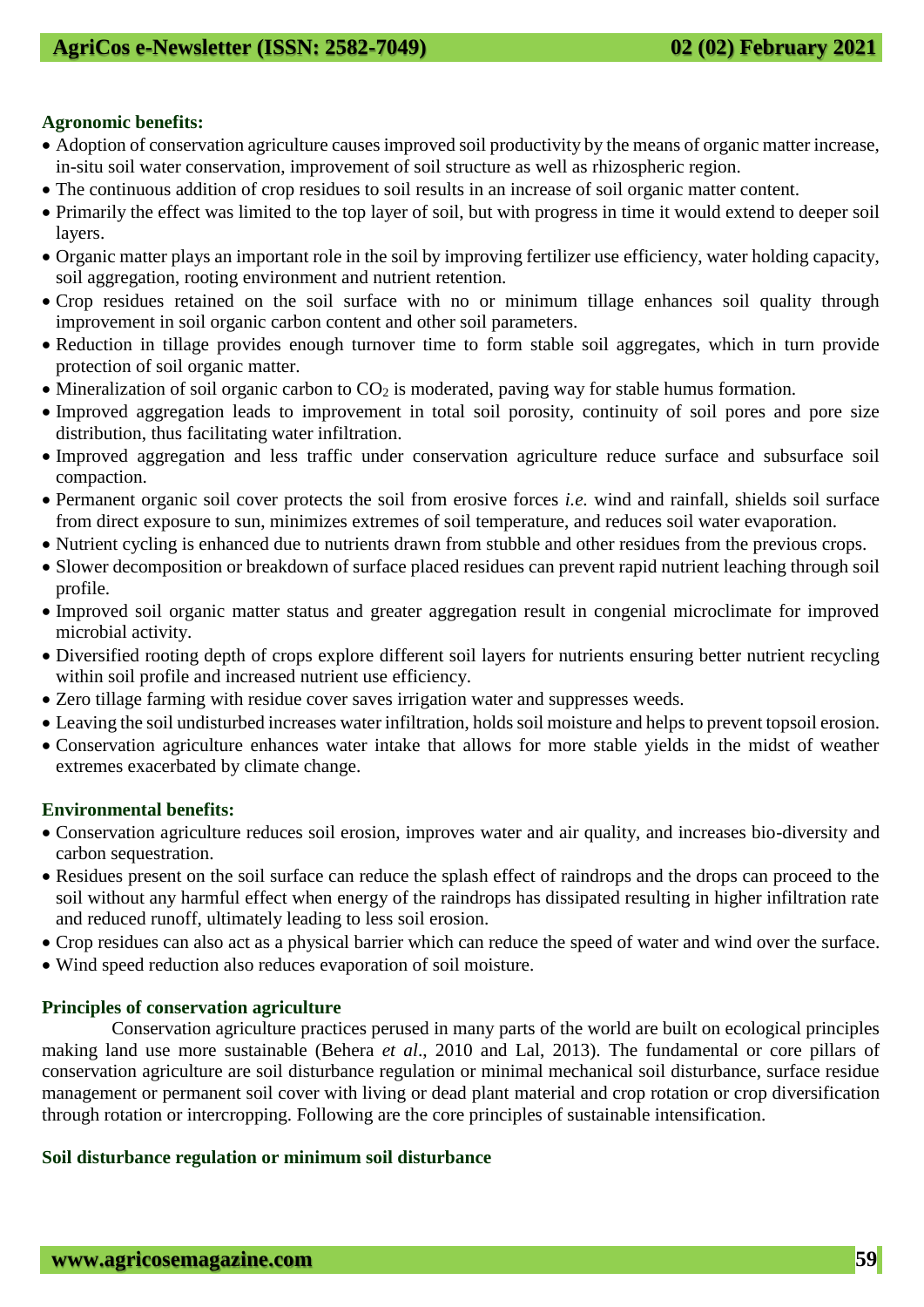## **AgriCos e-Newsletter (ISSN: 2582-7049) 02 (02) February 2021**

- Controlled traffic, zero or reduced tillage can cause minimum physical soil disturbance on cropland that enhances soil natural processes and recycling by permitting direct planting through surface residues of the previous crop without ploughing or preparation of soil.
- Minimum soil disturbance helps to preserve soil life, aggregates and structural quality and stability.
- This promotes the sustainability of ecosystems.

#### **Permanent soil cover**

- Permanent crop cover with recycling of crop residues is a pre-requisite and an integral part of conservation agriculture.
- This principle regulates soil erosion and temperature effect on surface soil, provides substrate for microorganism existence.
- Soils under diverse cropping systems have a higher SOC pool than monocultures.
- Exclusion of summer fallow and growing a winter cover crop augments soil quality through carbon sequestration.
- Crop diversification through rotations, cover and intercrops contributes to recycling of nutrients.
- It also helps to disrupt weeds, pests and disease cycles; can enhance biological nitrogen fixation when legumes are included and also ensure diversification of diets.

#### **Crop rotation**

- The sustainability of agro-ecosystems can be enhanced by changing from monoculture to crop rotation.
- Zero tillage is often combined with intercropping and crop rotation.

### **The principles of conservation agriculture integrated with best management practices have several advantages which are stated below:**

- Can give higher yield
- Lower irrigation use
- Increase irrigation water productivity
- Reduction in energy use than conventional tillage
- Net returns can be increased with reduction in production cost
- Conservation agriculture can be amalgamated into majority of the rainfed and irrigated production systems, involving horticulture, agro-forestry, organic farming, rotational farming and integrated farming systems in order to strengthen ecological endurance or sustainability.

#### **Challenges of conservation agriculture**

The constraints of conservation agriculture faced by the farmers for adoption are discussed below:

- Wetlands or soils with poor drainage can make its adoption quite challenging.
- In case of limited crop residues, farmers usually utilize the residues for fodder purpose first; therefore, enough residues for soil cover are not left.
- An important hindrance of CA adoption is purchasing of new equipments. Farmers must buy new implements like planters or drills to produce effectively in CA.
- Appropriate seeders are essential which may not be accessible and affordable to small and marginal farmers.
- CA is knowledge intensive practice; all farmers may not have the access to proper knowledge and training required to practice conservation agriculture on their farms.
- CA can increase productivity levels in the long run but cultivators [cannot see these advantages immediately.](http://www.fao.org/3/a-i4066e.pdf)
- But the modern innovations, research and technologies are always trying to help the producers to overcome those issues and facilitate the adoption of CA.
- On the other hand, sowing of a crop in presence of surface residues of preceding crop is a huge menace but new alternatives of zero-till seed-cum-fertilizer drill/planters *viz.* Happy seeder, Turbo seeder and Rotary disc drill have been developed for direct drilling of seeds even in the presence of surface residues as these machineries